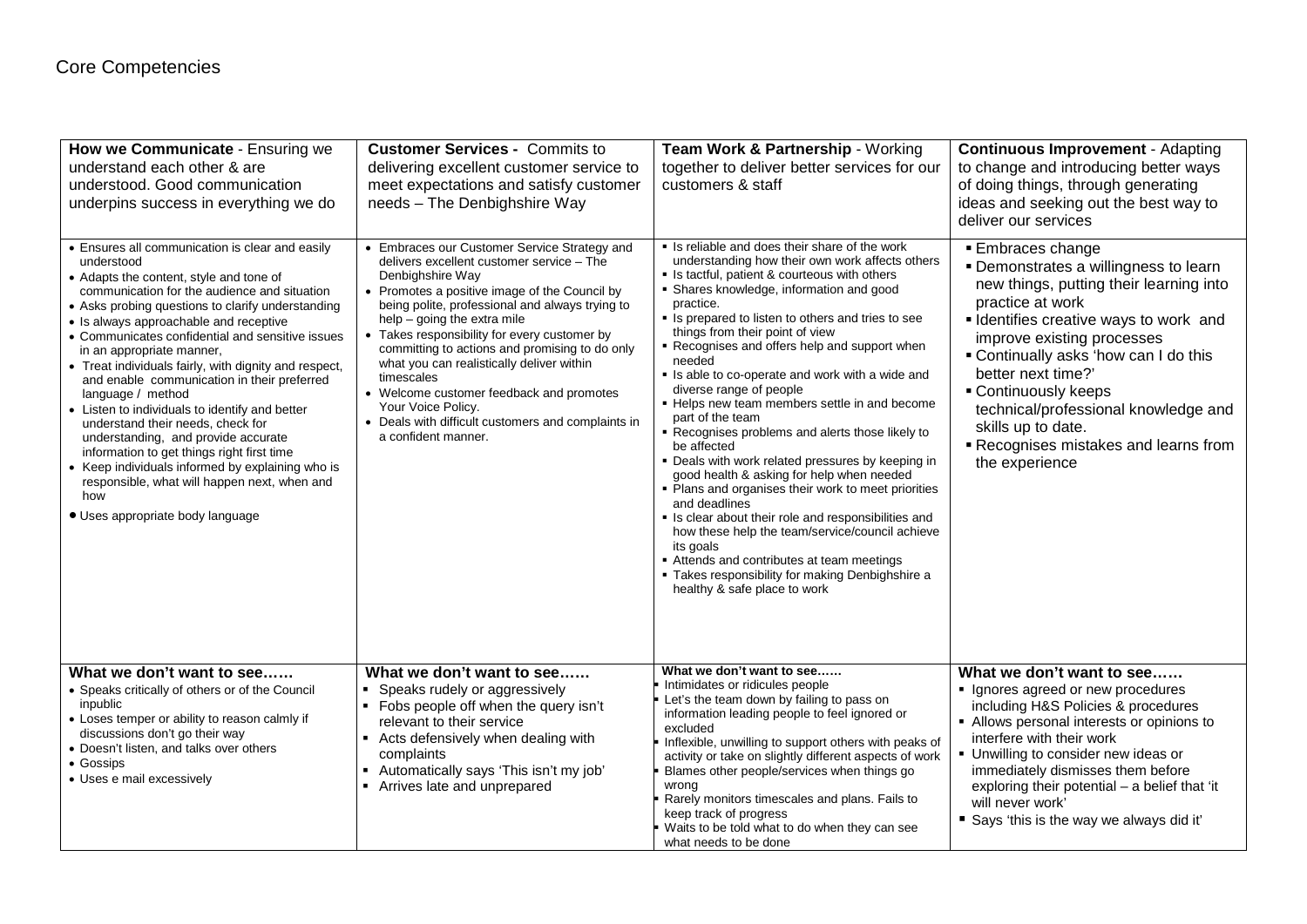## Competencies - Supervisor/Team Leader/Specialist (A member of staff who has a specialist role without supervising any staff)

| How we Communicate - Ensuring<br>we understand each other & are<br>understood. Good communication<br>underpins success in everything we do                                                                                                                                                                                                                                                                                                                                                                                                                                                                                                                                                              | <b>Customer Services - Commits to</b><br>delivering excellent customer service to<br>meet expectations and satisfy customer<br>needs - The Denbighshire Way                                                                                                                                                                                                                                                                                                                                                                                                                                                                                                                                                                                                                                                        | Team Work & Partnership -<br>Working together to deliver better<br>services for our customers & staff                                                                                                                                                                                                                                                                                                                                                                                                                                                                                                                                                                                                                                                                                                                                                                                                                                                             | <b>Continuous Improvement -</b><br>Adapting to change and introducing<br>better ways of doing things, through<br>generating ideas and seeking out the<br>best way to deliver our services.                                                                                                                                                                                                                                                                                                                                                                                                                                                                                                                                                                  | <b>Leadership -</b> Leadership in<br>Denbighshire is about "how" we do<br>things, the attitudes and behaviours we<br>bring to each situation we are confronted<br>with, whomever and where ever we are in<br>the council, for us this means:                                                                                                                                                                                                                                                                                                                                                                                                                   |
|---------------------------------------------------------------------------------------------------------------------------------------------------------------------------------------------------------------------------------------------------------------------------------------------------------------------------------------------------------------------------------------------------------------------------------------------------------------------------------------------------------------------------------------------------------------------------------------------------------------------------------------------------------------------------------------------------------|--------------------------------------------------------------------------------------------------------------------------------------------------------------------------------------------------------------------------------------------------------------------------------------------------------------------------------------------------------------------------------------------------------------------------------------------------------------------------------------------------------------------------------------------------------------------------------------------------------------------------------------------------------------------------------------------------------------------------------------------------------------------------------------------------------------------|-------------------------------------------------------------------------------------------------------------------------------------------------------------------------------------------------------------------------------------------------------------------------------------------------------------------------------------------------------------------------------------------------------------------------------------------------------------------------------------------------------------------------------------------------------------------------------------------------------------------------------------------------------------------------------------------------------------------------------------------------------------------------------------------------------------------------------------------------------------------------------------------------------------------------------------------------------------------|-------------------------------------------------------------------------------------------------------------------------------------------------------------------------------------------------------------------------------------------------------------------------------------------------------------------------------------------------------------------------------------------------------------------------------------------------------------------------------------------------------------------------------------------------------------------------------------------------------------------------------------------------------------------------------------------------------------------------------------------------------------|----------------------------------------------------------------------------------------------------------------------------------------------------------------------------------------------------------------------------------------------------------------------------------------------------------------------------------------------------------------------------------------------------------------------------------------------------------------------------------------------------------------------------------------------------------------------------------------------------------------------------------------------------------------|
| • Gives instructions clearly so that<br>people know what to do & checks<br>understanding<br>• Keeps the right people informed, with<br>the right level of detail<br>• Raises difficult issues without<br>damaging working relationships<br>• Explains complex and technical<br>subjects in simple terms and meets<br>plain English/Cymraeg Clir guidelines<br>• Sets clear standards of language and<br>behaviour<br>• Ensures the timing of the message is<br>appropriate<br>• Ensures appropriate delivery of all<br>Corporate communications, with<br>correct emphasis on the message<br>Explains to individuals the<br>reasons for decisions, deadlines and<br>changes in a way that all understand | Ensures the team/ service works<br>according to the Customer Service<br>Strategy delivering excellent customer<br>service - The Denbighshire Way<br>Acts as a role model in customer<br>$\bullet$<br>service delivery by demonstrating<br>positive behaviours<br>Coaches, educates and develop staff<br>to work with customers and put them<br>at the heart of everything they do.<br>Let customers know how their<br>feedback has made a difference.<br>Measures customer satisfaction at<br>every opportunity<br>Views complaints as an opportunity to<br>$\bullet$<br>improve<br>Identifies and acts upon critical issues<br>that may affect customer service<br>Promote the use of customer service<br>toolkits where appropriate e.g.<br>Member Events Calendar, Enquiry<br>Monitoring Management Application | Builds an effective team/working<br>$\bullet$<br>relationships, providing clear goals,<br>objectives and accountabilities<br>Recognises team and individuals'<br>$\bullet$<br>capabilities and seeks to maximise<br>team effectiveness<br>Builds morale by recognising team<br>$\bullet$<br>efforts and celebrating success<br>Empowers others by giving them<br>$\bullet$<br>responsibility and making them feel<br>valued<br>Pre-empts conflict and takes<br>$\bullet$<br>appropriate action to resolve<br>Ensures/supports all new team<br>$\bullet$<br>members to have a structured<br>induction to their team & role<br>Consults with, listens to and<br>$\bullet$<br>encourages ideas from others,<br>actively valuing their contributions<br>Acts as a role model - by having a<br>can do attitude<br>Conducts regular one to ones<br>$\bullet$<br>Makes time available to support<br>$\bullet$<br>others while recognising the need to<br>deliver service | Encourages new ideas and innovation<br>• Sees change as an opportunity and<br>encourages others to do likewise<br>• Is prepared to challenge the status quo<br>and identify improvement opportunities<br>• Responds flexibly to changing<br>priorities & needs<br>• Continuously reviews all processes<br>and systems to ensure they are<br>efficient and effective<br>• Creates a safe environment where<br>learning from mistakes is encouraged<br>• Encourages accountability gives<br>constructive feedback and is prepared<br>to manage poor performance in a fair<br>& consistent way<br>Contributes to the success of others<br>$\bullet$<br>by coaching, providing feedback and<br>development opportunities<br>Sets clear standards of performance | • Being open & honest (Authentic<br>Leadership)<br>• Being flexible and adapting to each<br>situation and motivates team to do<br>same (Adaptive Leadership)<br>• Embracing change<br>• Encouraging innovation & creativity<br>• Having High Emotional Intelligence<br>• Demonstrating excellent interpersonal<br>skills<br>• Being Optimistic & Positive<br>• Being a Role model<br>• Involving people and working together<br>• Being an effective communicator<br>• Embracing the Corporate vision<br>• Being resilient<br>• Focusing on results<br>• Commercial Awareness<br>• Being fair and consistent, remaining<br>impartial and free of personal bias |
| What we don't want to<br>see<br>• Doesn't share information, or presents<br>mixed messages keeping people in the<br>dark<br>Discourages others from contributing<br>• Avoids delivery of difficult messages                                                                                                                                                                                                                                                                                                                                                                                                                                                                                             | What we don't want to<br>see<br>• Applies a "one size fits all" policy to<br>everyone regardless of need<br>• Develops services in isolation/limited<br>understanding of service user/<br>customer needs<br>• Fails to see internal colleagues as<br>customers                                                                                                                                                                                                                                                                                                                                                                                                                                                                                                                                                     | What we don't want to see<br>• Considers managing the team a<br>distraction from operational activities<br>• Views partners as a threat and<br>unhelpful<br>Is unaware of, or does not act to<br>address issues affecting team<br>functioning or harmony<br>Doesn't take an active interest in<br>$\bullet$<br>team members wellbeing<br>(emotional/physical)<br>Criticises colleagues or the Council in<br>front of customers/service users                                                                                                                                                                                                                                                                                                                                                                                                                                                                                                                      | What we don't want to see<br>Leaves staff to get on with change<br>Ignores feedback on service<br>improvement<br>Stifles opportunities to improve and<br>innovate                                                                                                                                                                                                                                                                                                                                                                                                                                                                                                                                                                                           |                                                                                                                                                                                                                                                                                                                                                                                                                                                                                                                                                                                                                                                                |